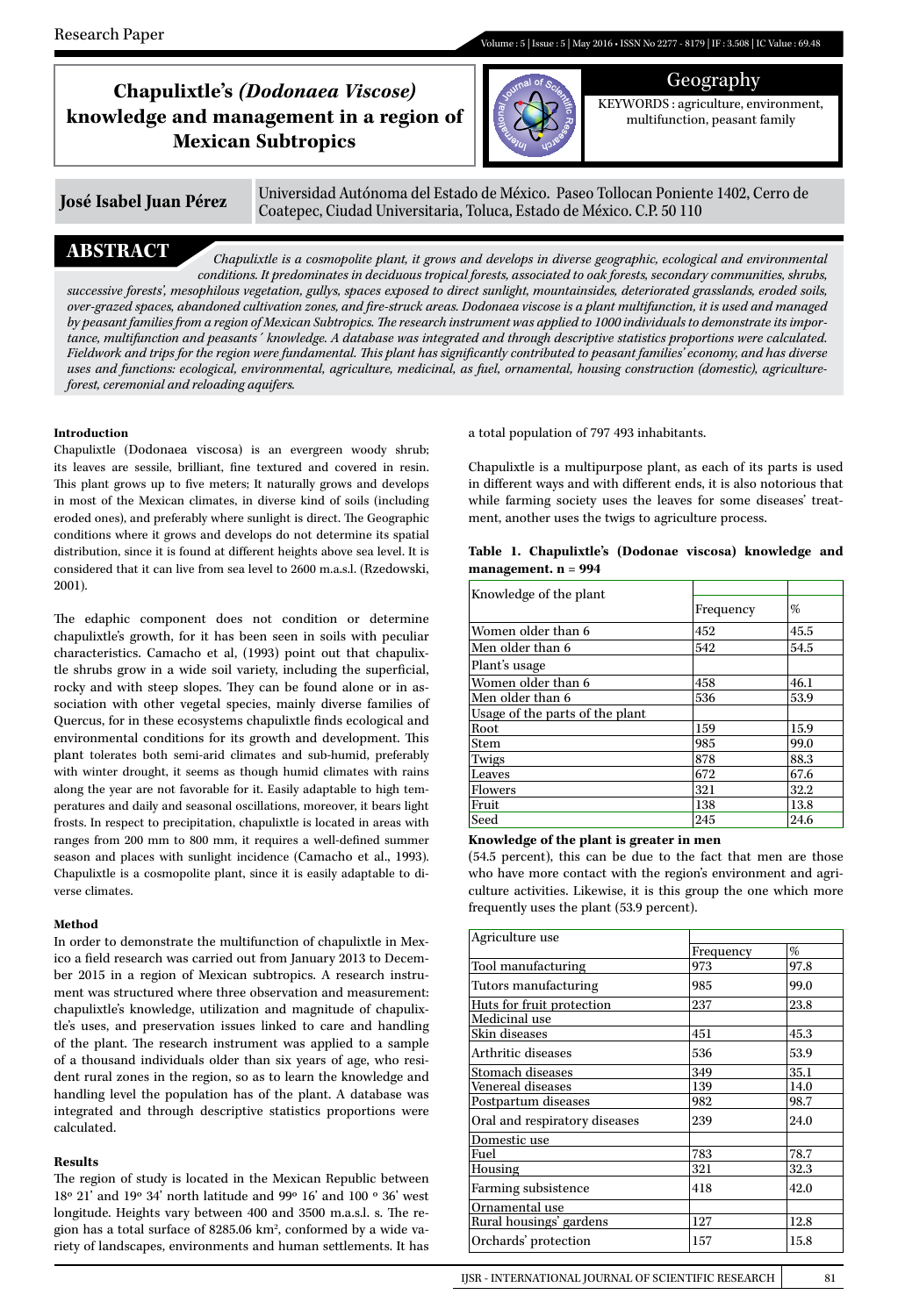| 5   | 0.5  |
|-----|------|
|     |      |
| 138 | 13.9 |
| 192 | 19.3 |
| 113 | 11.4 |
|     |      |
| 125 | 12.6 |
| 148 | 14.9 |
|     |      |
| 672 | 67.5 |
| 259 | 26.0 |
| 102 | 10.2 |
|     |      |

The most utilized parts of the plant, in descending order, are: stem (99.0 percent), leaves (67.6 percent) and flowers (32.2 percent); being the parts with the lesser usage seeds, roots and fruit. In the case of stems, they are basic for the handling of irrigated cultivations, construction, tool manufacturing, fireworks and as fuel.

In relation to the plant usage, seven are the main functions in the region: agriculture, medicinal, domestic ( fuel, housing, peasant subsistence), ceremonial, environmental, ornamental and ecological.

Agriculture functionality. Chapulixtle in several regions of Mexico is important for agriculture, since the conditions of the wood's hardness, its stems and twigs are used to produce tutors in horticultural cultivations (Linares, 1992 y Juan, 2013). The stems and twigs are used as tutors or supporters of the tomato plant, so as the fruit does not rot with water and preserves from insects and parasitic plants. This use is the most important in the region. Likewise, twigs are used to manufacture agriculture tools.

In the region, chapulixtle has three specific uses in agriculture: a) as tutors in tomato, green tomato and chili cultivations; b) manufacturing of tools and reinforcing of baskets for strawberry collection; and c) construction of huts, locally called "ranchos" to protect the harvested agriculture products from sunlight. The most frequent agriculture use is the manufacturing of tutors (99 percent) and to the manufacturing of tools (97.9 percent). Other usage linked to agriculture is the construction of rustic huts where harvested fruits are temporary stored in order to prevent them from dehydration (23.8 percent).

Table 2. chapulixtle's (Dodonae viscosa) usages in the region of Mexican Subtropics n = 995

Medicinal functionality. Chapulixtle has medicinal properties and it is used to alleviate sufferings from rheumatism and waist aches, its leaves are used for parturient women. It has haemostatic (it controls hemorrhages), astringent and diaphoretic properties.

Anibal, (1986) mentions that the infusion of Dodonaea viscose is used for the treatment of fever, colic, toothaches and throat infections. Due to its cicatrizing characteristics it is used in the treatment of wounds and insect bites. In the region, chapulixtle's medicinal use is one of the most important, since 98.7 percent of the women in reproductive age utilize chapulixtle and other medicinal plants in order to avoid problems in the feminine reproductive apparatus. 53.9 percent of the population —men and women— older than 35 years of age use chapulixtle prepared with other parts of plants and substances; in lesser proportions it is used for the treatment of skin infections (45.3 percent) and stomach ailments (35.1 percent). The greatest frequency of chapulixtle use for the treatment of diseases corresponds to women. Traditional medicine is important in the region, as it helps to solve health problems, mainly in places where there are not medical services or accessibility to them is not easy (Juan et al., 2010; Juan, 2013; Juan, 2014).

Domestic functionality. Up to the 1940's chapulixtle's twigs and stems worked in the rural environment to construct bajareque walls (ensembles of interwoven twigs covered in flattened mud). In some communities from the eastern region where families with scarce economic resources there are still houses made of chapulixtle interwoven twigs, tied with palm strings and, other of bajareque, mainly in the kitchen.

Peasant families' economy has been favored by chapulixtle's usage, for its recollection to manufacture tutors and its commercialization among agriculturists generates monetary resources which help farming familial economy (Juan et al., 2010; Juan, 2014). Forty-two percent of the sample complements its familial subsistence by means of manufacturing tutors for cultivations. Other benefits for peasant families is this plant's use as fuel (78.7 percent), this is because many a families in the countryside still use firewood as fuel.

Ornamental functionality. The establishment of chapulixtle plantations to create hedges in urban zones (urban dasonomy) is important, due to its undemanding conditions of soil and water (Camacho et al., 1991). It is a plant with a high ornamental potential, since it resists droughts and adapts to different kinds of soil, even those which undergo eroding processes (Camacho y Bustillo, 1988). The ornamental use in the region is not significant. 15.8 percent of the interviewed people declared having chapulixtle plants at home, mainly as protection fences from the spaces where there are other useful vegetables for the family.

Environmental functionality. Chapulixtle resists strong winds, drought and cold weather. Because of its characteristics chapulixtle is easy to be propagated and produced in nurseries and greenhouses; moreover, it is useful to establish plantations in areas where environmental impact is significant (Oliveira and Camacho, 1992). It survives in rock formations and eroded soils as well as in those deteriorated by diverse factors. Due to the characteristics of adaptation to deteriorated environments, this plant can provide benefits and be useful in environmental restoration programs.

In the region environmental use of chapulixtle is of little significance, although the inhabitants know the benefits this plant provides the ground with, 13.9 percent of the surveyed people stated having planted chapulixtle in cultivation fields' bordering zones, this as a measure to deter eroding processes and favor water infiltration. 11. 4 percent of the inhabitants have planted chapulixtle in eroded soils as strategy to recover them.

Ecological functionality. Being chapulixtle a plant that adapts and survives in different environments —both natural and deteriorated— develops ecological functions; in oak fields restoration it is irreplaceable because it can be oak's support, which in its early life requires soft soil, shade, fallen leaves and plenty of water, which Dodonae viscosa captures and holds in abundance, hence contributing to feed the phreatic layers. Due to fallen leaves abundance it is a plant that contributes to degraded soil recovery as well as their formation (Oliveira y Camacho, 1992).

In environments deteriorated by natural or socio-cultural factors such as eroding processes, fires, uncontrolled grazing, clandestine chopping of trees, quarry, plagues and forest problems, as well as abandoned fields; chapulixtle is a multipurpose plant, efficacious in ecological restoration programs, for it has the capacity to rapidly make successive vegetation populations, under minimal conditions of soil and water requirements. Similarly to the functions above stated, chapulixtle can be used in ecological restoration actions, since between both processes there are interactions which make recovering environments deteriorated